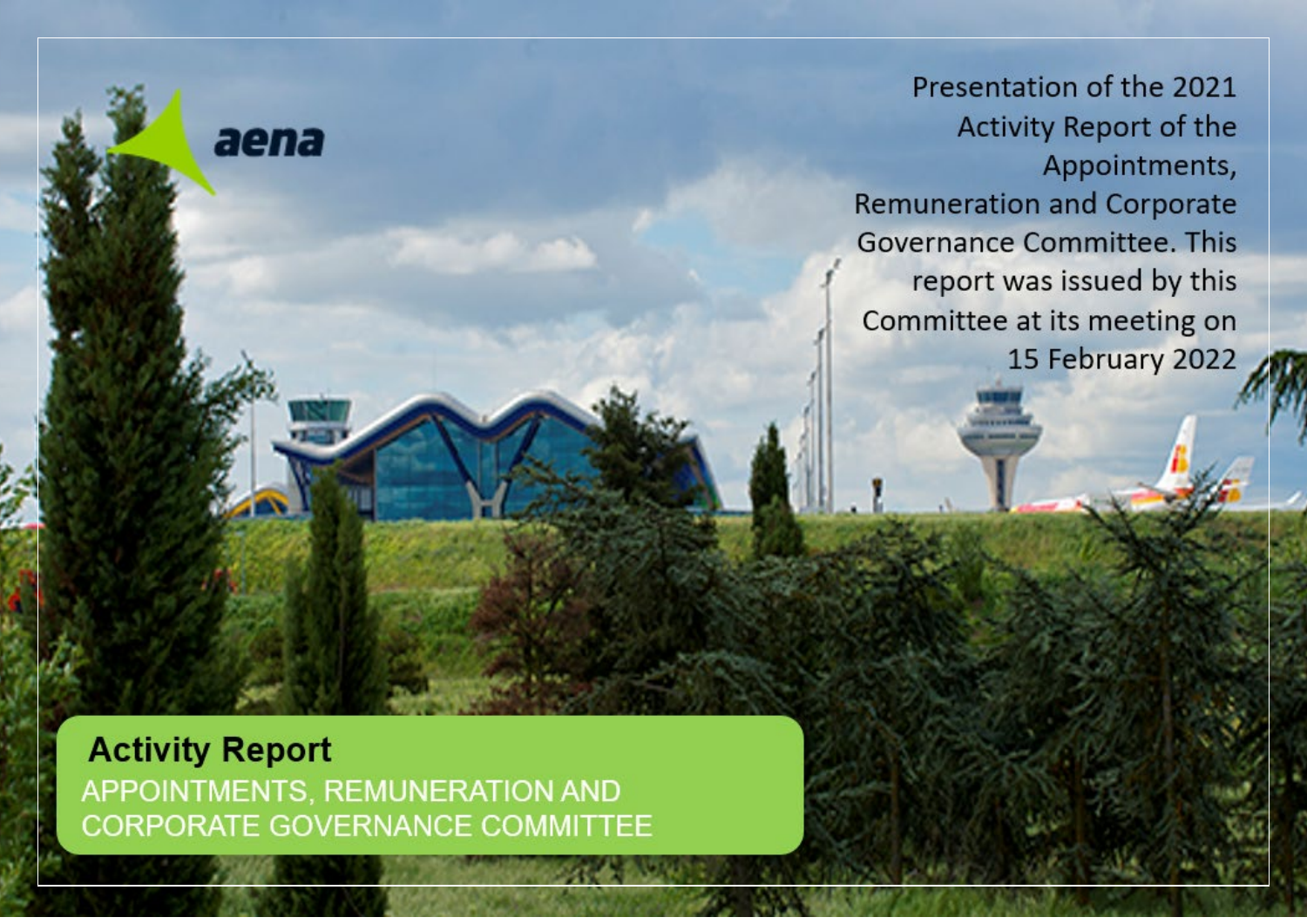

### Contents

| 2.             |      |
|----------------|------|
| $\mathbf{3}$ . |      |
| 4.             |      |
| 5.             |      |
| 6.             |      |
| 6.1.           |      |
| 6.2.           |      |
| 6.3.           |      |
| 6.4.           |      |
| 6.5.           |      |
| 6.6.           |      |
| 7.             | . 14 |
| 8.             | 14   |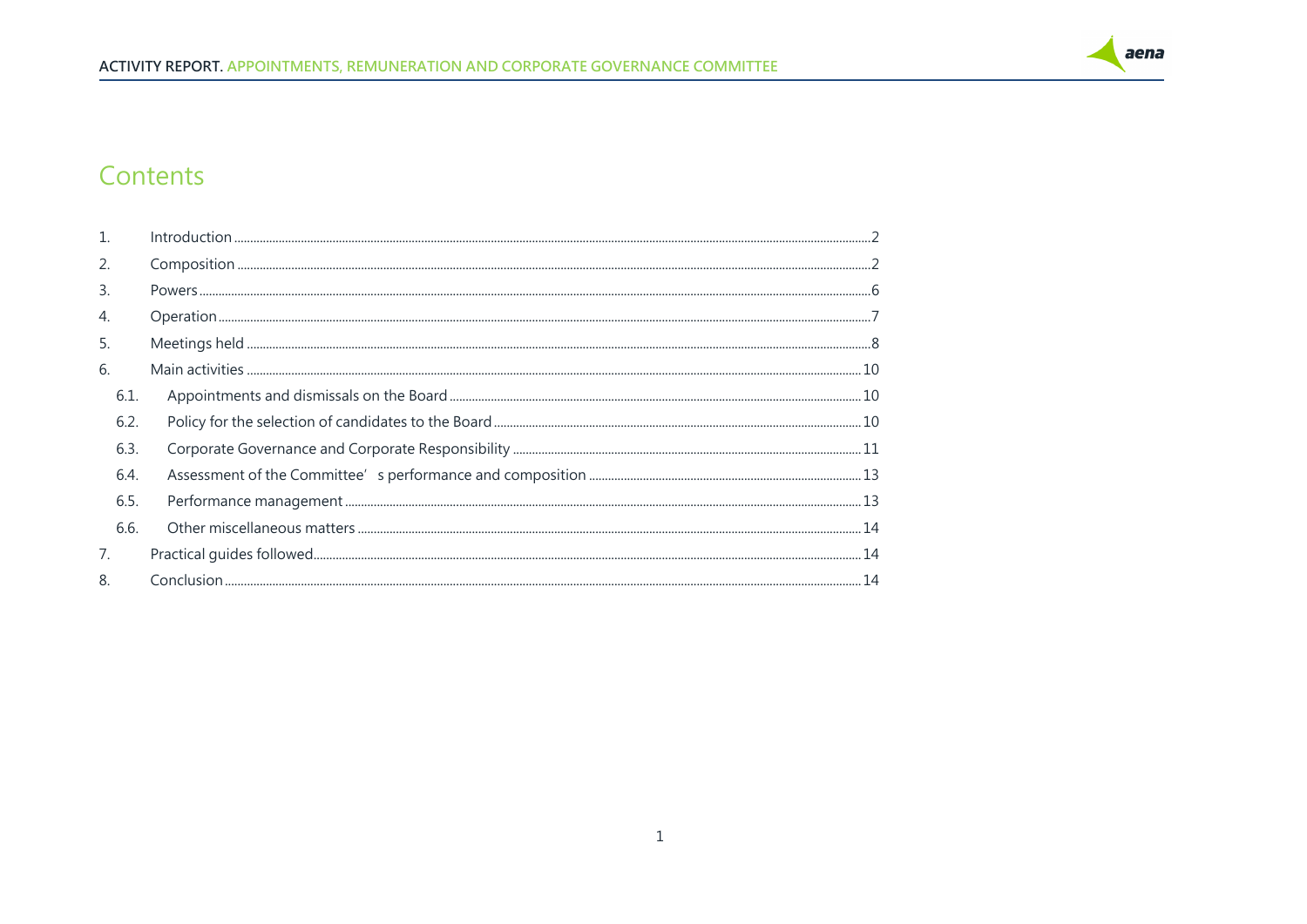

## <span id="page-2-0"></span>1. Introduction

The Appointments and Remuneration Committee of Aena ("**CNR**" in Spanish) was constituted on 17 October 2014 by the Board of Directors of Aena, S.M.E., S.A. ("**Aena**" or the "**Company**"), being duly governed by Article 24 of the Regulations of the Board of Directors of Aena and Article 44 of Aena's Bylaws. At the General Shareholders' Meeting held on 9 April 2019, the Bylaws were amended to change the name of the Committee to the "Appointments, Remuneration and Corporate Governance Committee" ("**CNRGC**" in Spanish). In July 2019 the Board of Directors amended its Regulations to adapt the name of this Committee to the resolutions of the General Shareholders' Meeting. This

modification was announced in the General Shareholders' Meeting on 29 October 2020.

In accordance with the provisions of the above regulation, the CNRGC is set up as an internal body with powers of evaluation and control of the Company's Corporate Governance. Specifically, its powers include the following: assess the skills, knowledge and experience required on the Board of Directors, establish a representation target for the less represented gender, submit to the Board proposals for the appointment of Independent Directors, report on the proposals for the other Directors, verify compliance with the Director selection policy, report on proposals for the appointment and removal of senior executives, examine

compliance with internal regulations and Corporate Governance rules, regularly evaluate the appropriateness of the system of corporate governance, review the corporate responsibility policy, monitor corporate responsibility strategy and practices and assess their degree of compliance, etc.

Pursuant to Recommendation 6 of the Code of Good Governance of Listed Companies prepared by Spain's Comisión Nacional del Mercado de Valores (National Stock Market Commission – CNMV), the Committee has prepared the Annual Activities Report of the CNRGC, which includes the activity undertaken in 2021.

## <span id="page-2-1"></span>2.Composition

As is duly set forth in the Corporate Bylaws and the Regulations of the Board of Directors, with legally established requirements and in accordance with Recommendation 47 of the CNMV Code of Good Governance of Listed

Companies, the CNRGC is composed of three Independent Directors, which include the Chairman of the Committee, and two Proprietary Directors.

The composition of the CNRGC during the financial year 2021, which can be consulted on the Company's website (www.aena.es), was as follows: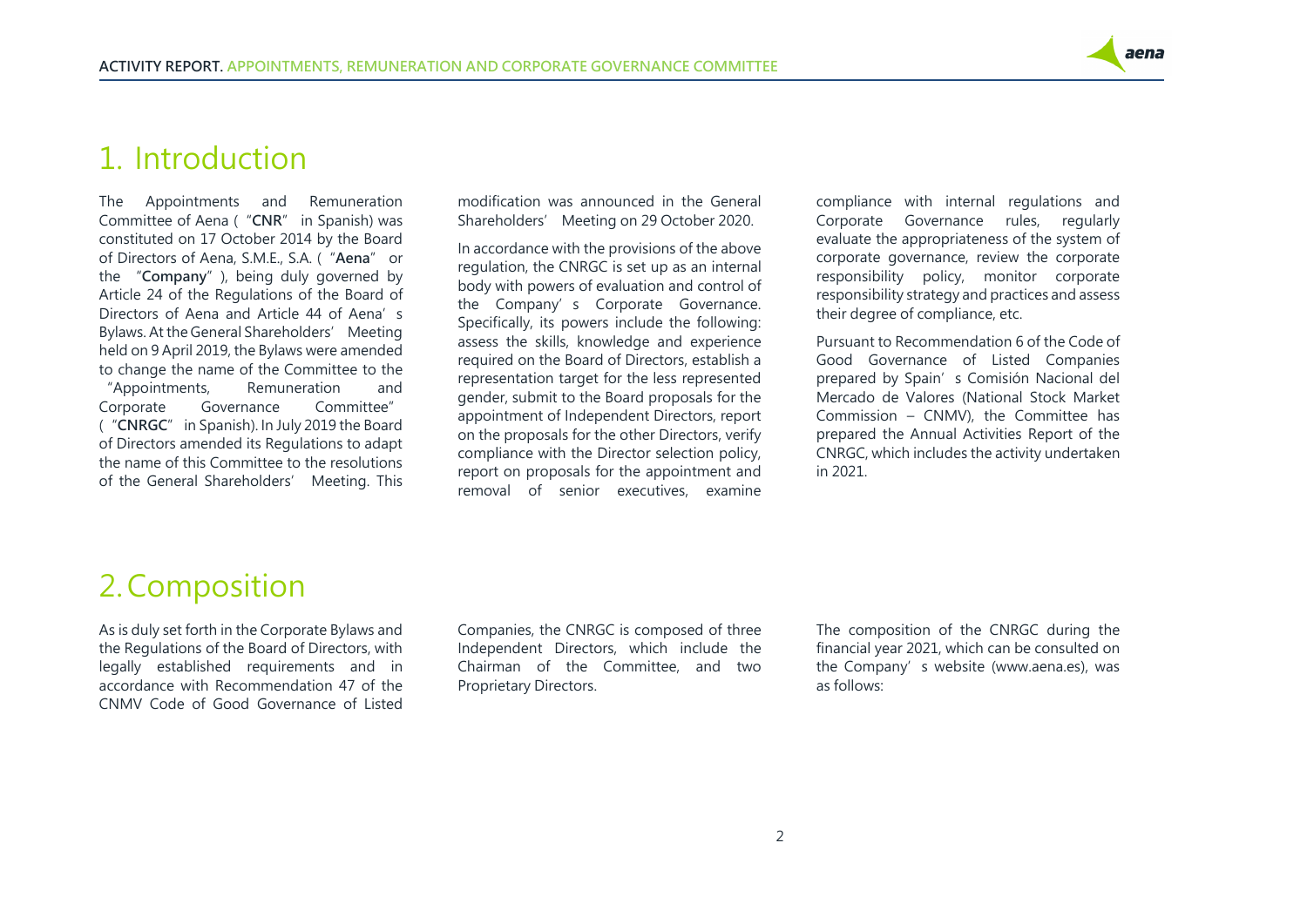

| <b>Name</b>                                                                                                                                | <b>Position</b> | Appointment                                                                                                                                                                                               | <b>Termination of duties</b>                                                                                                                                                                                                                                                                                                                                    |
|--------------------------------------------------------------------------------------------------------------------------------------------|-----------------|-----------------------------------------------------------------------------------------------------------------------------------------------------------------------------------------------------------|-----------------------------------------------------------------------------------------------------------------------------------------------------------------------------------------------------------------------------------------------------------------------------------------------------------------------------------------------------------------|
| Mr. Amancio López Seijas<br>(Independent)                                                                                                  | Chairman        | 03/06/2015 (Director and member of CNRGC)<br>09/04/2019 (Chairman of CNRGC)<br>He studied Business Studies and the PDG (General Management Program) at EADA (Escuela de Alta Dirección y Administración). |                                                                                                                                                                                                                                                                                                                                                                 |
| managed since it was founded in 1977. It has a hotel operation division with a portfolio of over 140 establishments.                       |                 |                                                                                                                                                                                                           | He is Chairman and CEO of the companies of the Group headed by Hoteles Turísticos Unidos, S.A., a company to which he has devoted his entire professional career and which he has                                                                                                                                                                               |
| and of the Governing Board of the Hotel Guild of Barcelona, as well as member of the Tourism Board.                                        |                 |                                                                                                                                                                                                           | He is Chairman of the Social Council of the Rey Juan Carlos University (URJC), member of the Advisory Board of Turespaña and of the Advisory Board of the Catalan Employers'<br>Association, Foment del Treball, Co-chairman of the Tourism Commission of AMCHAM and member of the Board of Directors of the Business Circle Alliance for Ibero-America (CEAPI) |
| CNRGC.                                                                                                                                     |                 |                                                                                                                                                                                                           | He was appointed a Director of Aena and a member of the CNRGC on 3 June 2015, and was re-elected Director on 29 October 2020. On 9 April 2019, he was appointed Chairman of                                                                                                                                                                                     |
| <b>Name</b>                                                                                                                                | <b>Position</b> | Appointment                                                                                                                                                                                               | <b>Termination of duties</b>                                                                                                                                                                                                                                                                                                                                    |
| TCI ADVISORY SERVICES LLP, (Represented by Mr.<br>Christopher Anthony Hohn)<br>(Proprietary)<br>Administration at Harvard Business School. | Member          | 20/01/2015                                                                                                                                                                                                | Christopher Anthony Hohn graduated with honours in Accounting and Business Economics from the University of Southampton, England, in 1988. He attended the Master in Business                                                                                                                                                                                   |
| head of portfolio management.                                                                                                              |                 |                                                                                                                                                                                                           | In 2003, he founded The Children's Investment Fund Management (UK) LLP, which in 2015 was renamed TCI Advisory Services LLP and where he currently works as a partner and                                                                                                                                                                                       |
| Coopers & Lybrand in London.                                                                                                               |                 |                                                                                                                                                                                                           | Previously, Christopher Anthony Hohn worked as a portfolio manager at Perry Capital Limited and was an associate at Apax Partners and Director of the Corporate Finance division of                                                                                                                                                                             |
| Fund and The Children' s Investment Fund (GP) Ltd.                                                                                         |                 |                                                                                                                                                                                                           | Christopher Anthony Hohn is a Director of the following companies: TCI Fund Management Limited, TCI Fund Services (Finance) LLP (Member), The Children's Investment Fund<br>Foundation (UK), TCI Fund Management (UK) Limited, TCI Fund Holdings Limited, TCI Fund Services (UK) Limited, The Children' s Investment Master Fund, The Children' s Investment    |
|                                                                                                                                            |                 |                                                                                                                                                                                                           | The Children's Investment Fund Management (UK) LLP (now TCI Advisory Services LLP) was appointed Director of Aena, S.A. on 20 January 2015, and was re-elected on 9 April 2019.                                                                                                                                                                                 |

TCI Advisory Services LLP also owns 2.968% of Aena's shares, as a representative of TCI LUXEMBOURG and CIFF CAPITAL, UK LP.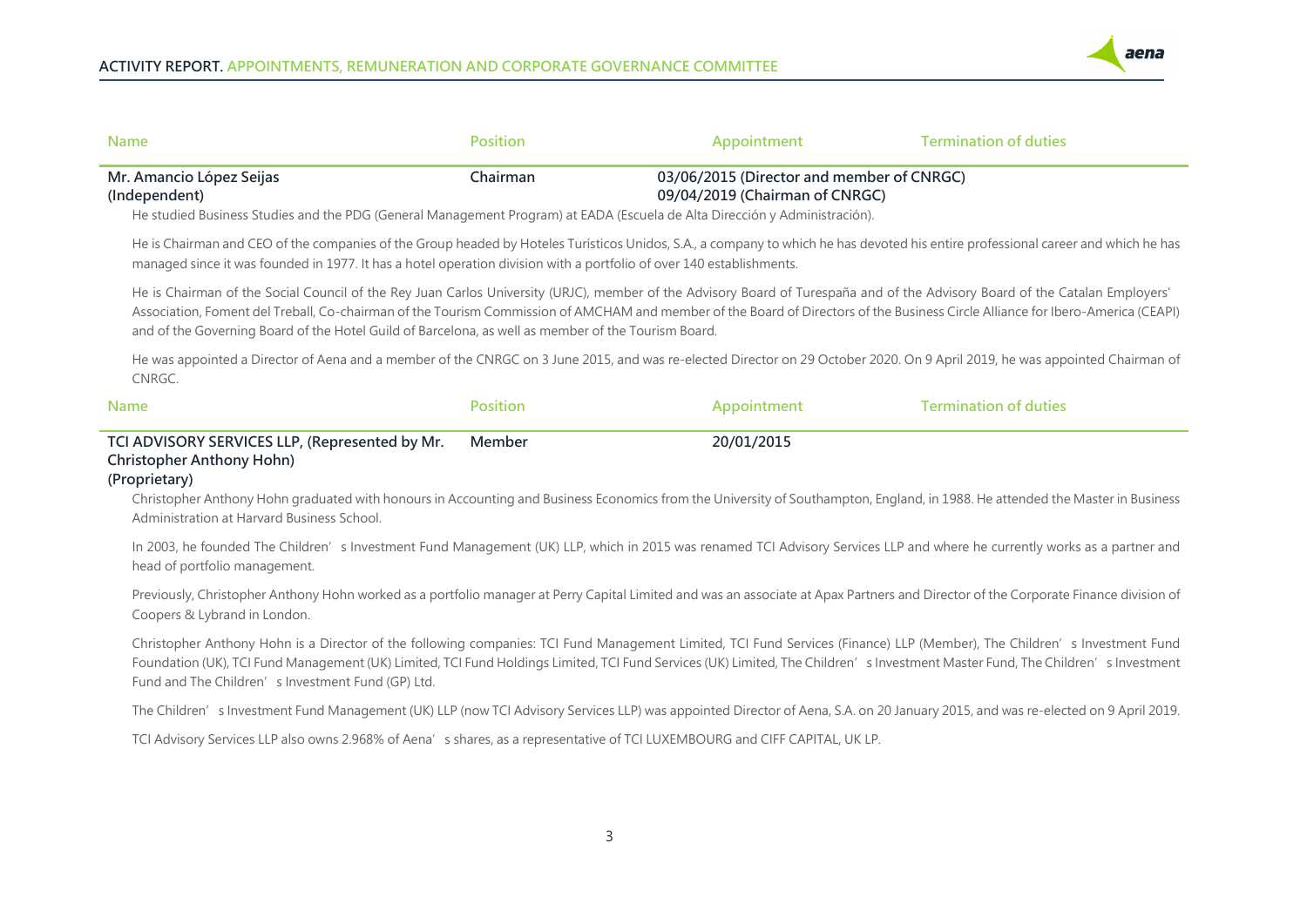

| Name                             | Position | Appointment | <b>Termination of duties</b> |
|----------------------------------|----------|-------------|------------------------------|
| Mr. Josep Antoni Durán i Lleida  | Member   | 29/01/2019  |                              |
| $\mathbf{u}$ is the $\mathbf{u}$ |          |             |                              |

#### **(Independent)**

He holds a Diploma in European Communities from the Spanish Ministry of Foreign Affairs and Cooperation and a Degree in Law from the University of Lleida. He began his political career as deputy mayor of Lleida City Council. The following year he left this position to be appointed Director General of Interdepartmental Affairs of the Generalitat de Catalunya.

Between 1982 and 1993, he was a member of Parliament for the district of Lleida. During 1986 and 1987, he was a member of the European Parliament.

In 1999, he was elected to the Parliament of Catalonia and was appointed Minister of the Interior of the Generalitat, a position he held until 2001.

Between 2004 and 2015 he was a member of Parliament for the Barcelona constituency. He was the spokesman of the Catalan Parliamentary Group in the Congress, and from 2001 to 2014 he was the General Secretary of CiU. He was also Chairman of the Governance Committee of the Democratic Union of Catalonia (UDC), a position he held from 1982 to 1984 and from 1987 until his resignation.

In 2004, he was elected Chairman of the Standing Committee of Foreign Affairs of the Congress of Deputies, a position he repeated in 2008 and 2011. He was also Deputy Chairman of the Centrist Democrat International and currently holds the Honorary Presidency of the Chilean Chamber of Commerce.

He is a visiting professor at the Miguel de Cervantes University in Santiago de Chile and practices law at Bufet Colls. He is also the Spanish coordinator of the Italian-Spanish Dialogue Forum and Deputy Chairman of the Spanish-Moroccan Economic Committee created at the initiative of Their Majesties King Juan Carlos and Queen Sofia, and the King and Queen of Morocco and, since October 2019, a member of the Board of Directors of Mapfre International.

On 29 January 2019 he was appointed Director of Aena and a member of the CNRGC.

| Name                         | Position | Appointment | Termination of duties |
|------------------------------|----------|-------------|-----------------------|
| Mr. Ángel Luis Arias Serrano | Member   | 25/01/2018  |                       |
| (Proprietary)                |          |             |                       |

#### He graduated in Aeronautical Engineering from the Polytechnic University of Madrid and has a Master's degree in General Business Management from the Madrid Business School. He has spent his career in various organisations and aeronautical companies.

Between 1984 and 1991 he was an Air Force military engineer in Aeronautical Infrastructures, and later performed a range of duties at the Civil Aviation Authority.

He worked at Aena from when it was established in 1991 until 2011, holding the positions of Director of Strategic Planning, Assistant Director of the Chairman's Office, Director of Planning and Control, and Director of Strategy, Innovation and Sustainability.

Between 1998 and 2012, he lectured in Air Navigation to undergraduate Aeronautical Management students at the Autonomous University of Madrid.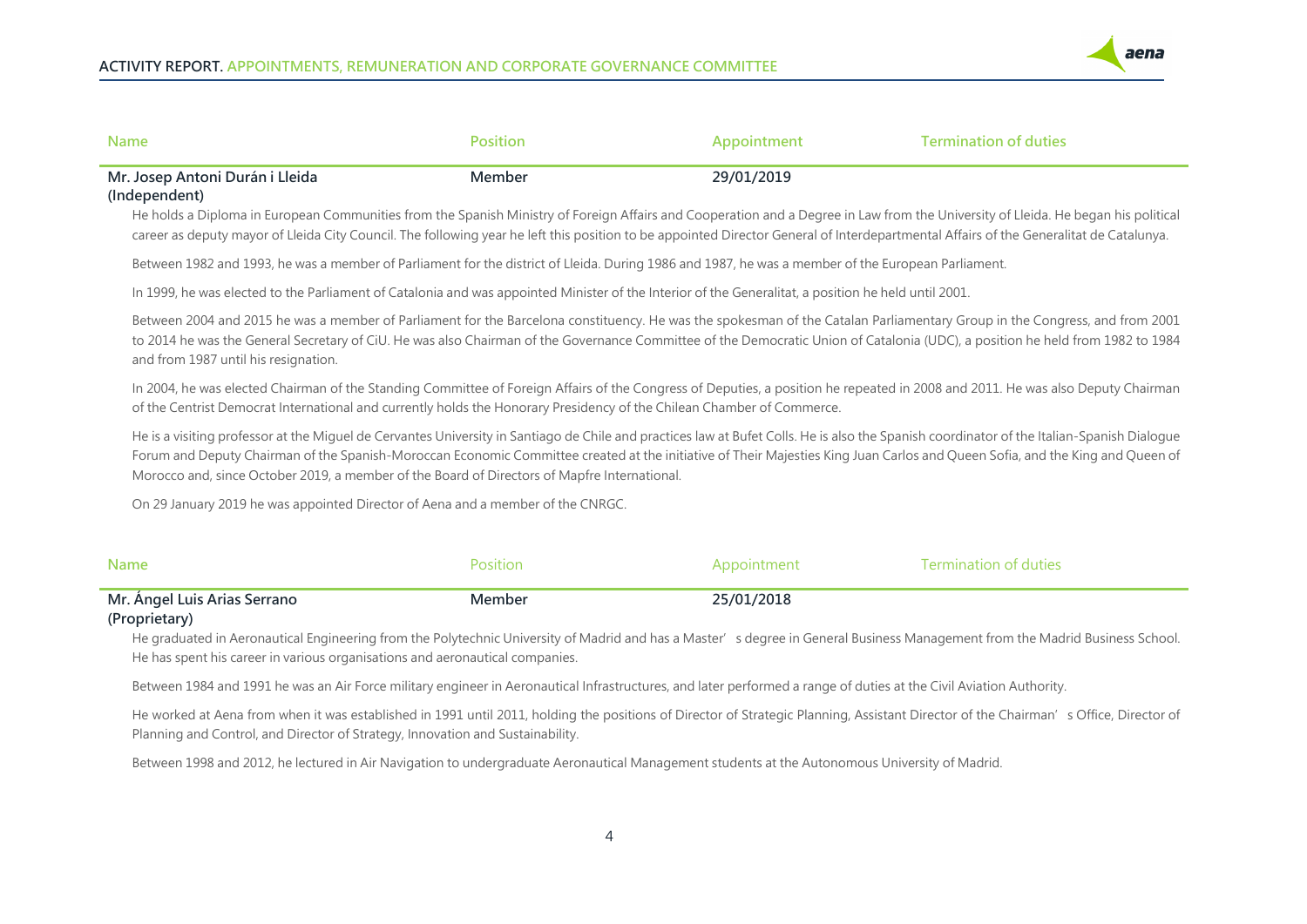#### **ACTIVITY REPORT. APPOINTMENTS, REMUNERATION AND CORPORATE GOVERNANCE COMMITTEE**

From January 2012 to May 2015, he held the position of Director General of Civil Aviation. During this period, he served as Chairman of the Governing Council of the Air Safety Agency (AESA), and was a member of the Boards of Directors of ENAIRE and SENASA (State Corporation for Civil Aeronautical Training) and of the Governing Council of INTA (National Institute of Aerospace Technology), and Vice-Chairman of the European Organisation for the Safety of Air Navigation (EUROCONTROL).

His career has included involvement in and membership of various international work groups and committees concerning civil aviation.

Since May 2015, he has been the Managing Director of ENAIRE and Chairman of CRIDA (Reference Centre for ATM Research, Development and Innovation).

On 25 January 2018 he was appointed as a Proprietary Director of Aena and a member of the CNRGC.

| <b>Name</b>            | Position | ppointment | <b>Termination of duties</b> |
|------------------------|----------|------------|------------------------------|
| Ms. Irene Cano Piquero | Member   | 22/12/2020 |                              |
| (Independent)          |          |            |                              |

A graduate in Business Administration and Management from the University of Oviedo, she champions the role of digitalisation in the future of organisations and stresses the need to train people in the digital skills necessary for digital citizenship.

She has been General Manager for Meta (Spain and Portugal) since June 2012. She directs the strategy of Facebook, Instagram and WhatsApp in the Spanish and Portuguese markets.

She joined Meta in January 2010 as Sales and Business Development Manager after more than 10 years of experience in the industry, where she has worked for major technology companies.

Before leading the Meta Spain team, she worked at Google, first as head of operations in 2003 and later as director of agencies in 2006. Before that, she had spent 3 years in the sales department of Yahoo!.

In 2009, she also directed the Sales Department of Orange Spain.

On 29 October 2020 she was appointed as an Independent Director of Aena and, on 22 December 2020, as a member of the CNRGC.

**Name Position Position Appointment Termination of duties** 

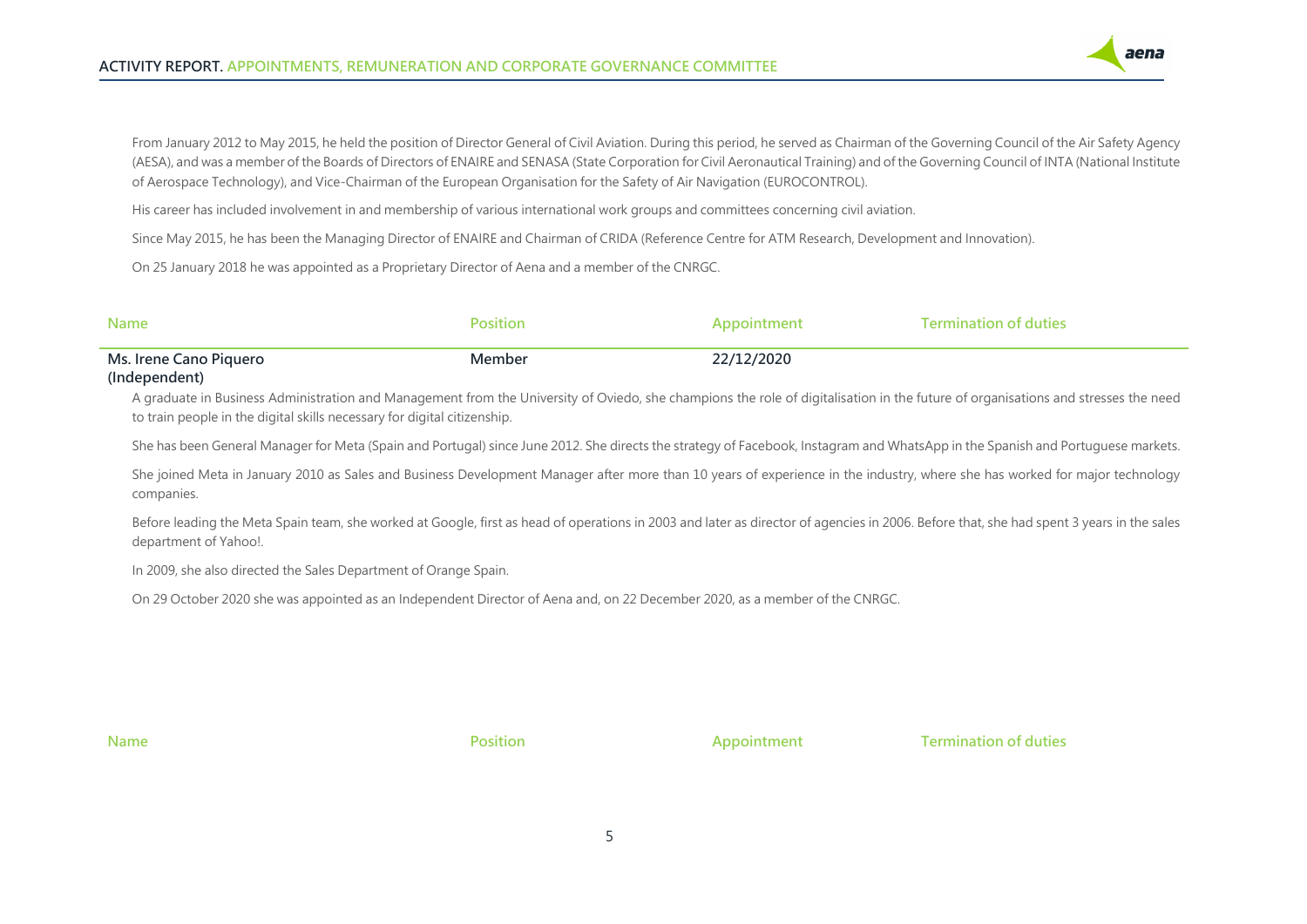

#### **Mr. Juan Carlos Alfonso Rubio Non-Board Secretary 15/01/2018**

He has a degree in Law from the Autonomous University of Madrid, is a specialist in Regulatory Law and an Attorney for the Government. He has also completed the IESE Hot Top Programme and the ICEX-CECO International Management Programme.

He held a number of positions in both the public and private sectors prior to joining Aena. As an Attorney for the Government he has had various roles; he was Secretary of the Board of Directors and Legal Director at the Spanish Post Office; partner in charge of Telecommunications and Public Law at KPMG Abogados; Legal Director at Sogecable (main Spanish pay TV); Coordination Director at the Spanish State Lotteries; Deputy General Director of Gambling Regulation in the Ministry of Economy and Finance; General Secretary and Secretary of the Board of Directors at ICEX España Exportación e Inversiones; and most recently, General Secretary and Deputy Secretary of the Board of Directors at CESCE.

He has been Corporate Secretary of Aena S.M.E., S.A. since 9 January 2018, and Secretary of its Board of Directors since 15 January 2018.

## <span id="page-6-0"></span>3.Powers

Articles 44 and 24 of the Bylaws and of the Regulations of the Board of Directors of Aena, respectively, assign the powers to the CNRGC which are outlined below:

- Evaluating the competence, knowledge and experience necessary for the Board of Directors; defining, in consequence, the functions and aptitudes necessary for the candidates to fill each vacancy, and evaluating the time and dedication required for them to undertake their tasks properly.
- Establishing an objective for representation of the gender less represented on the Board of Directors, preparing orientation on how to achieve this objective and reporting to

the Board on questions of gender diversity.

- Submitting to the Board of Directors proposals for the nomination of Independent Directors for their appointment by co-option or for submission to the decision of the General Shareholders' Meeting, and proposals for the re-election or dismissal of these Directors by the General Shareholders' Meeting.
- Reporting on proposals of appointment of other Directors for their nomination by co-option or for submission to the decision of the General Shareholders' Meeting, and proposals for their re-election or

dismissal by the General Shareholders' Meeting.

- Annual verification of compliance with the Director selection policy by the Board of Directors, reporting on this in the Annual Corporate Governance Report.
- Ensuring that the Non-Executive Directors have sufficient time available to correctly discharge their duties.
- Examining and organising the succession of the Chairman.
- Periodically reviewing the remuneration policy applied to Directors and senior executives.
- Reporting the proposals of nomination and dismissal of senior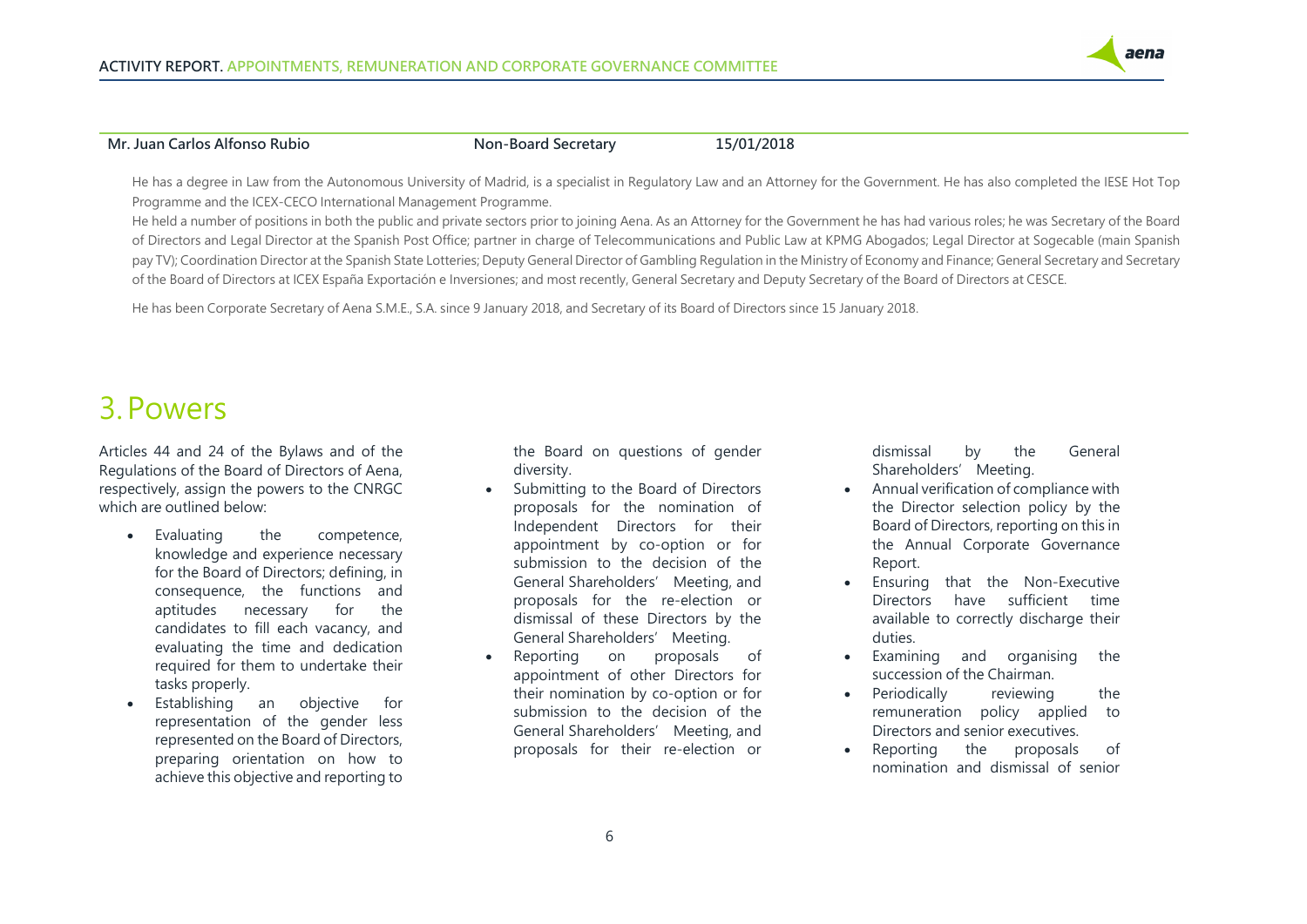

executives and proposing to the Board of Directors the basic conditions of their contracts.

- Consulting the Chairman and chief executive of the Company, especially when dealing with matters relative to the executive directors and senior executives.
- Checking on observance of the remuneration policy established by the Company.
- Determine the complementary remuneration system of the Chairman and the Chief Executive Officer. The basic remuneration, which is the obligatory minimum remuneration, shall be established by the Ministry of Finance and Public Administrations.
- Reporting on incentive plans.
- Making an annual examination of the remuneration policy for the Directors and senior executives.
- Preparing and checking information on remuneration of the Directors and senior executives contained in the various corporate documents, including the Annual Corporate Governance Report and the Annual Report on Directors' Remuneration.
- Proposing the appropriate amendments to these Regulations to the Board of Directors.
- Examining compliance with internal regulations (including the internal codes of conduct) and corporate governance rules and making the necessary proposals to improve them.
- Regularly assessing the suitability of the Company's corporate governance system and its policies,

with the aim that it complies with its purpose of promoting the Company interests and taking into account, as appropriate, the legitimate interests of the other stakeholders.

- Ensuring that any conflict of interest does not compromise the independence of the external advice provided to the Committee.
- Monitoring the corporate social responsibility strategy and its practices and evaluating their degree of compliance.
- Supervising and evaluating the processes of relationship with the various stakeholders.
- Coordinating the reporting process for non-financial and diversity information, subject to prevailing laws and international standards of reference.

# <span id="page-7-0"></span>4. Operation

The CNRGC shall meet as often as deemed necessary, in the opinion of its Chairman, to exercise its powers. It will also meet when requested by at least two of its members.

Resolutions must be adopted with the favourable vote of the majority of the Directors present at the meeting. In case of a tied vote, the Chairman or acting Chairman shall have the casting vote.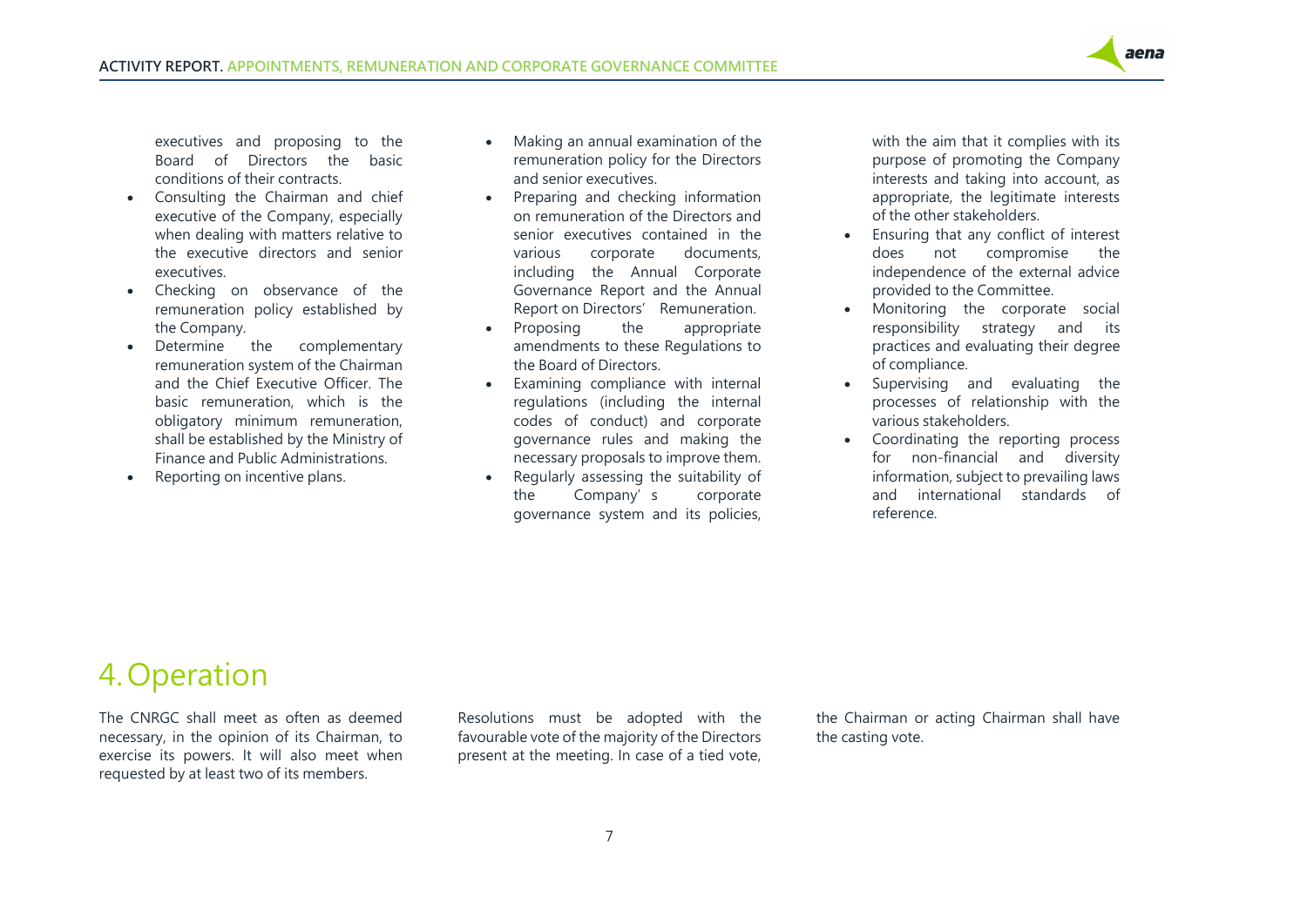

The CNRGC may seek external advice, when it considers it necessary for the performance of its functions, and shall have the power to summon any employee or manager of the company.

The CNRGC met 9 times in 2021. These meetings were attended (present and represented) by 100% of their members in 2 of them, 80% in 6 of them and 60% in one of them.

## <span id="page-8-0"></span>5.Meetings held

The following is the schedule of meetings with their respective agendas:

| <b>Meeting</b> | Date             | Agenda                                                                                                                                                                                                                                                                                                                                                                                                                            |
|----------------|------------------|-----------------------------------------------------------------------------------------------------------------------------------------------------------------------------------------------------------------------------------------------------------------------------------------------------------------------------------------------------------------------------------------------------------------------------------|
| No. 49         | 26 January 2021  | Proposal to amend the Board of Directors Regulations.<br>2. Report on the Appointments, Remuneration and Corporate Governance Committee activities in 2020.<br>Verification of compliance with the Director Selection Policy.<br>3.<br>Evaluation of the Board of Directors and the Appointments, Remuneration and Corporate Governance Committee for 2020.<br>5. AOB.<br>6. Reading and approval of the minutes of this meeting. |
| No. 50         | 25 February 2021 | Review of the Annual Corporate Governance Report and the Annual Report on Directors' Remuneration.<br>Annual Corporate Governance Report and Annual Report on Directors' Remuneration for 2020.<br>Non-Financial Information Statement (EINF) for the year 2020.<br>AOB.<br>4 <sup>1</sup><br>Reading and approval of the minutes of this meeting.                                                                                |
| No. 51         | 23 March 2021    | Climate Action Plan.<br>Proposal for ratification by the General Shareholders' Meeting of the appointment of the independent director Mr. Juan<br>Río Cortés.<br>Proposal to the General Shareholders' Meeting to amend the Company's Bylaws.<br>3.<br>Proposal to the General Shareholders' Meeting to amend the Regulations of the General Shareholders' Meeting.<br>Questions and comments.                                    |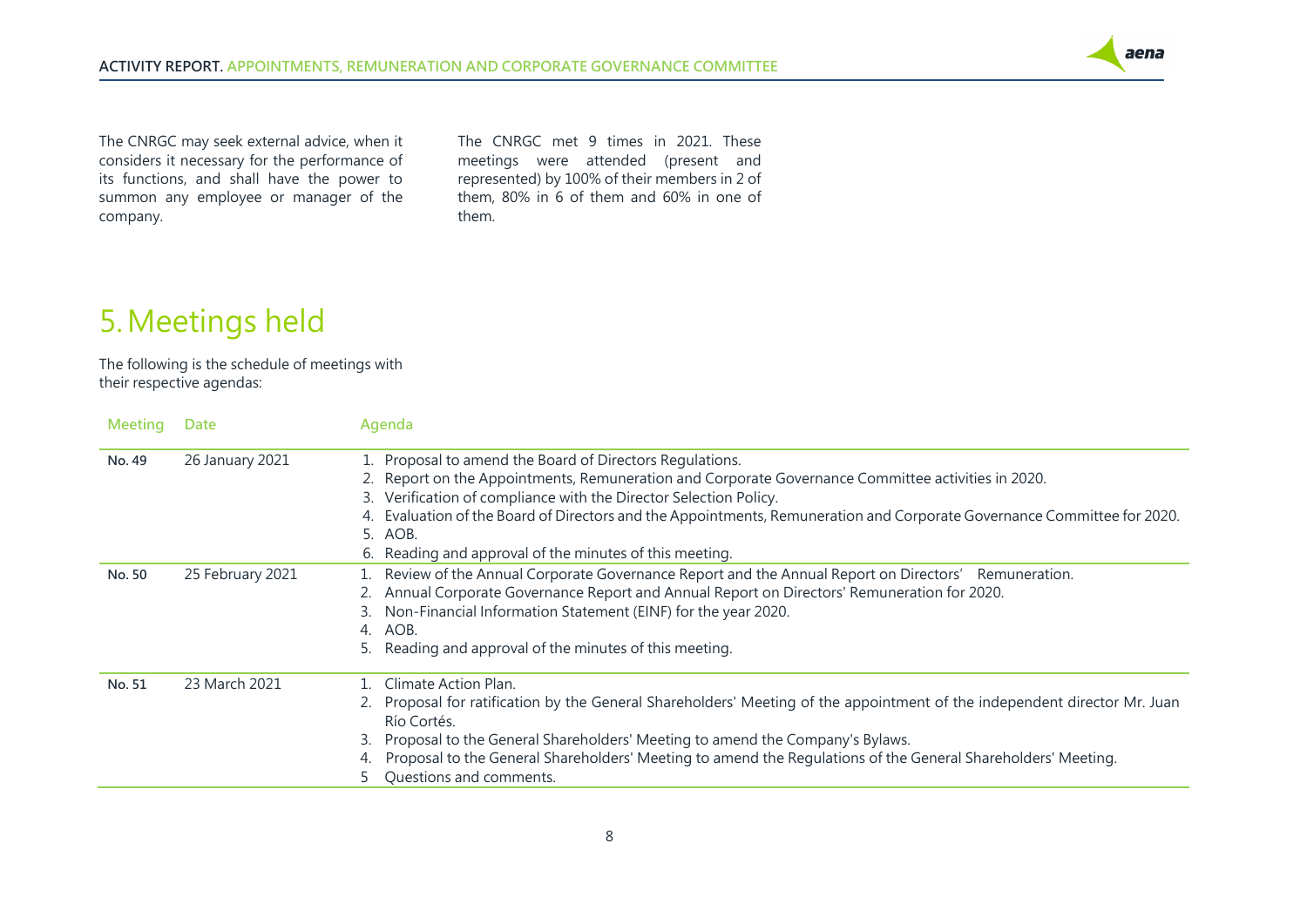

| <b>Meeting</b> | <b>Date</b>       | Agenda                                                                                                                         |  |  |
|----------------|-------------------|--------------------------------------------------------------------------------------------------------------------------------|--|--|
|                |                   | 6. Reading and approval of the minutes of this meeting.                                                                        |  |  |
| No. 52         | 28 April 2021     | Proposal to amend the Board of Directors Regulations.                                                                          |  |  |
|                |                   | Company and Senior Management targets.                                                                                         |  |  |
|                |                   | AOB.<br>3.                                                                                                                     |  |  |
|                |                   | Reading and approval of the minutes of this meeting.<br>4.                                                                     |  |  |
| No. 53         | 29 June 2021      | General Reporting Policy for Economic-Financial, Non-Financial and Corporate Information.                                      |  |  |
|                |                   | 2.<br>AOB.                                                                                                                     |  |  |
|                |                   | 3. Reading and approval of the minutes of this meeting.                                                                        |  |  |
| No. 54         | 28 September 2021 | Report on the appointment of proprietary Directors and proposal for the appointment of a member of the Executive<br>Committee. |  |  |
|                |                   | Sustainability policy.                                                                                                         |  |  |
|                |                   | Stakeholder Policy.                                                                                                            |  |  |
|                |                   | Assessment of the functioning of the Board of Directors and its Committees.                                                    |  |  |
|                |                   | 5.<br>AOB.                                                                                                                     |  |  |
|                |                   | Reading and approval of the minutes of this meeting.                                                                           |  |  |
| No. 55         | 28 October 2021   | Report on the appointment of a Proprietary Director.                                                                           |  |  |
|                |                   | <b>Communication Plans.</b>                                                                                                    |  |  |
|                |                   | 3.<br>AOB.                                                                                                                     |  |  |
|                |                   | Reading and approval of the minutes of this meeting.                                                                           |  |  |
| No. 56         | 30 November 2021  | Assessment of the 2021 Company and Management Team Targets.                                                                    |  |  |
|                |                   | Review of Corporate Policies.                                                                                                  |  |  |
|                |                   | Review of the Board's skills matrix.                                                                                           |  |  |
|                |                   | Changes to the Annual Corporate Governance Report and the Annual Report on Directors' Remuneration.                            |  |  |
|                |                   | AOB.<br>5.                                                                                                                     |  |  |
|                |                   | Reading and approval of the minutes of this meeting.                                                                           |  |  |
| No. 57         | 21 December 2021  | Proposal for the appointment of the Deputy Secretary of the Board of Directors.                                                |  |  |
|                |                   | Review of Corporate Policies.                                                                                                  |  |  |
|                |                   | Directors' Training Plan.                                                                                                      |  |  |
|                |                   | AOB.                                                                                                                           |  |  |
|                |                   | 5. Reading and approval of the minutes of this meeting.                                                                        |  |  |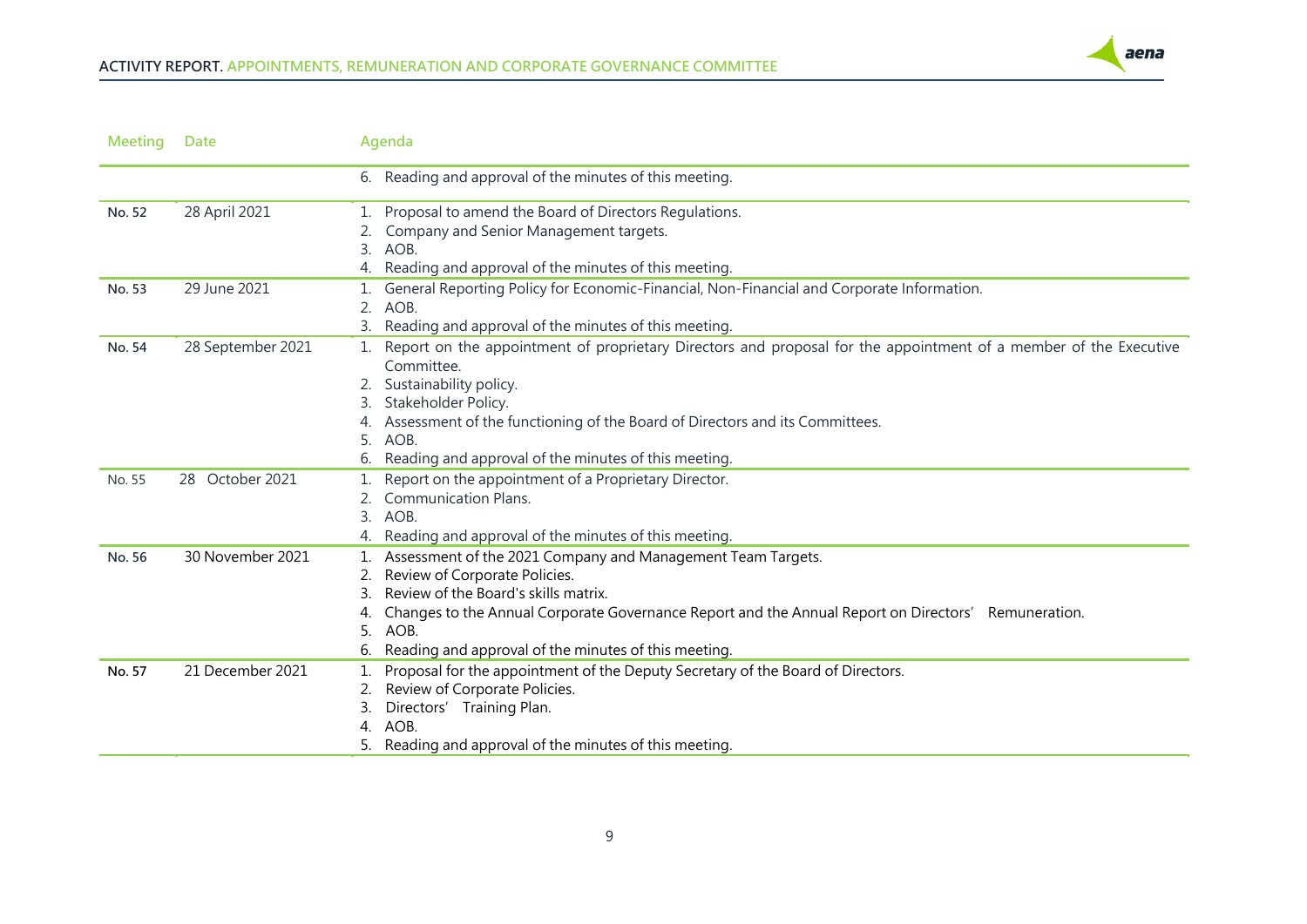

## <span id="page-10-0"></span>6. Main activities

In this section, an overview of the main activities that have taken place in 2021 will be provided.

#### <span id="page-10-1"></span>6.1. Appointments and dismissals on the Board

- At the Committee meeting held on 23 March, the Committee proposed for approval at the General Shareholders' Meeting held on 27 April 2021, the ratification of the appointment of the independent Director Mr. Juan Río Cortés. This appointment had been approved by the Board of Directors, through the cooption procedure, on 22 December 2020 in view of the vacancy that arose within the Board of Directors as a result of the resignation of Director Mr. Jordi Hereu Boher, following an analysis of the needs of the Board of Directors and based on the Company's skills matrix.

- At the meeting held on 28 September 2021, due to the vacancy that arose in the Board of Directors as a result of the resignation of Mr. Francisco Ferrer Moreno, the Committee reported favourably on the appointment by

the Board of Directors, through the co-option procedure, of Mr. Raúl Míguez Bailo as a Proprietary Director, following the proposal made by the majority shareholder, Enaire.

As Mr. Francisco Ferrer Moreno was a member of the Executive Committee, the Appointments, Remuneration and Corporate Governance Committee proposed the appointment of Mr Raúl Míguez Bailo as a member of the Executive Committee to the Board of Directors for approval.

- At the meeting held on 28 October 2021, due to the vacancy that arose in the Board of Directors as a result of the resignation of Ms. Marta Bardón Fernández-Pacheco, the Committee reported favourably on the appointment by the Board of Directors, through the co-option procedure, of Mr.

Manuel Delacampagne Crespo as a Proprietary Director, following the proposal made by the majority shareholder, Enaire.

- At the meeting held on 21 December, the Committee reported on the proposed appointment of the new Deputy Secretary of the Board of Directors, Mr. Pablo Hernández-Lahoz Ortiz, due to his appointment as Director of Legal Advice and Compliance, the former Deputy Secretary of the Board of Directors, Ms. Mª de los Reyes Escrig Teigeiro, having resigned from her position as Director of International Legal Advice and Compliance, and now occupying the position of Director of Legal Advice of Aena Internacional.

### <span id="page-10-2"></span>6.2. Policy for the selection of candidates to the Board

At the meeting on 26 January 2021, the monitoring report on the Director

Candidate Selection Policy during 2020 was presented to the Committee, which reported on it favourably, thereby complying with the Recommendations of the Code of Good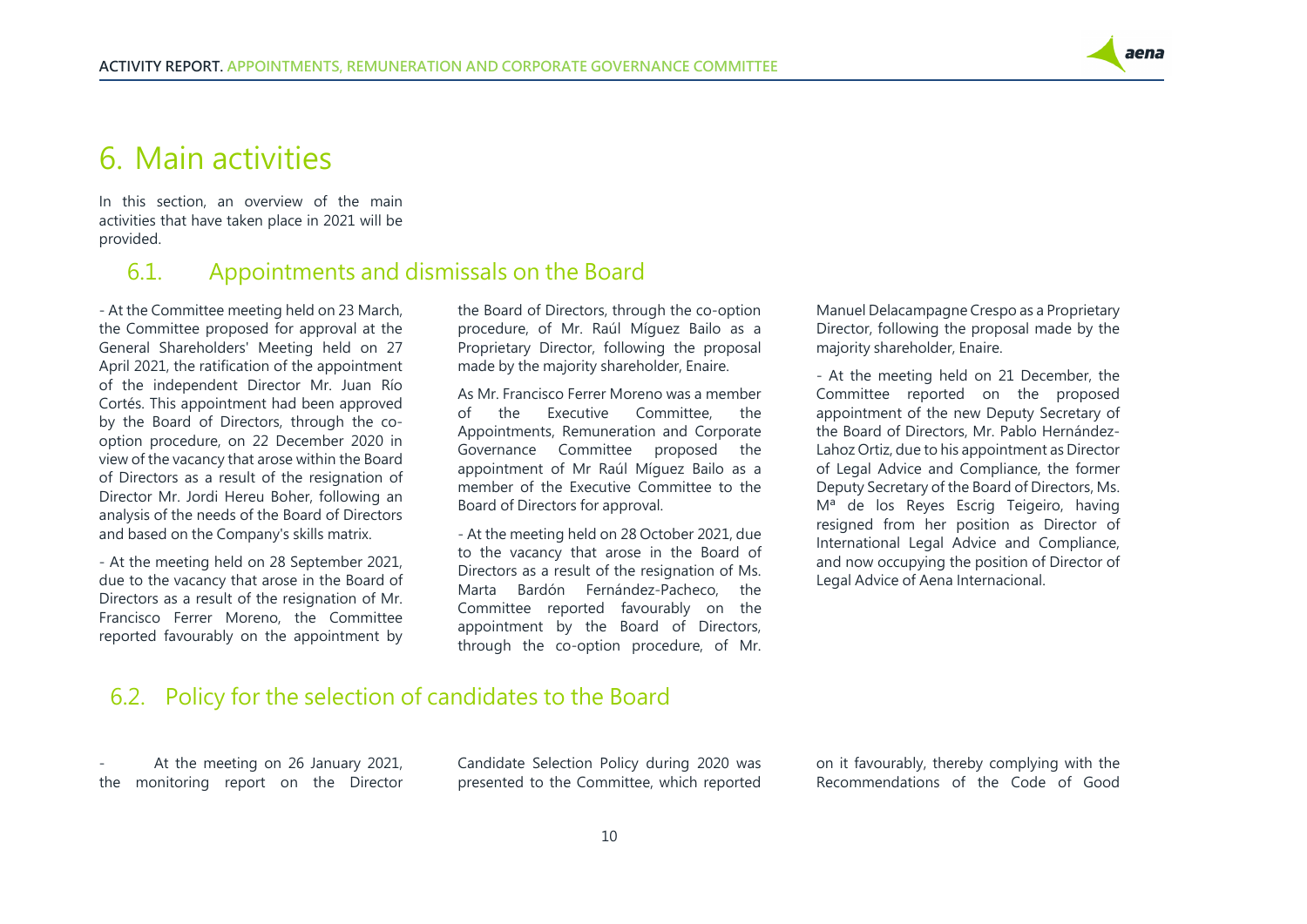

Governance of Listed Companies. The Secretary of the Committee explained that in 2020 the Director Candidate Selection Policy was reviewed twice, the first time to introduce certain recommendations of the Code of Good Governance pending implementation, as well as some clarifications and technical improvements regarding the selection process, and the second time, in December 2020, to adapt it to the new recommendations of the Code of Good Governance introduced in the last reform of the Code of Good Governance carried out in June 2020 by the CNMV.

The report also describes the appointment proposal made by the Committee and the Report of the Board of Directors for the appointment by the General Shareholders' Meeting of the Directors Ms. Irene Cano Piquero, as Independent Director and Mr. Francisco Javier Marín San Andres, as Executive

Director. In this verification of compliance with the aforementioned policy, it is reported that these appointments were approved at the General Shareholders' Meeting held on 29 October 2020 as a result of the vacancies that arose on the Board of Directors due to the expiration of the term of office of the Directors Mr. José Luis Bonet Ferrer, as Independent Director, and Mr. Francisco Javier Martín Ramiro, as Proprietary Director, respectively.

It was also reported that the Committee, due to the vacancy that arose on the Board of Directors as a result of the resignation of the Director Mr. Jordi Hereu Boher, proposed the appointment by co-optation of Mr. Juan Río Cortés as an Independent Director. This appointment was approved by the Board of Directors, by the co-option procedure, on 22 December 2020.

The report concluded that the Company had complied with the established criteria for the selection of directors, having broadened, on the one hand, the scope of competencies of the members of the Board of Directors, by adding more technological profiles, with greater experience in risks and incorporating a profile with specific knowledge of the airport sector; and on the other hand, having achieved the 30% target of women on the Board previously recommended by the CNMV and also favouring the approach to the new target of representation of female Directors of at least 40% of the total number of members of the Board of Directors throughout 2022. In addition, the parameters contemplated in the Director Candidate Selection Policy, such as suitability, competence, experience, training, merit and commitment of the candidates, have been followed, promoting diversity of knowledge, experience and gender equality on the Board of Directors.

### <span id="page-11-0"></span>6.3. Corporate Governance and Corporate Responsibility

At its meeting held on 23 February 2021 the Committee reviewed the Annual Corporate Governance Report and the Annual Report on Directors' Remuneration and, following the appropriate recommendations, agreed to submit it to the Board of Directors for approval.

- At the same meeting, the Committee reviewed and approved the Non-Financial Information Statement (NFI), presented as an integral part of the Management Report. The units responsible in each Department were directly involved in preparing the non-financial information, and made sure that the qualitative

and quantitative information was compiled by the deadline. In turn, pursuant to the new Law 11/2018, of 28 December 2018, amending the Code of Commerce, the consolidated text of the Corporate Enterprises Act approved through Royal Legislative Decree 1/2010, of 2 July, and Law 22/2015, of 20 July, governing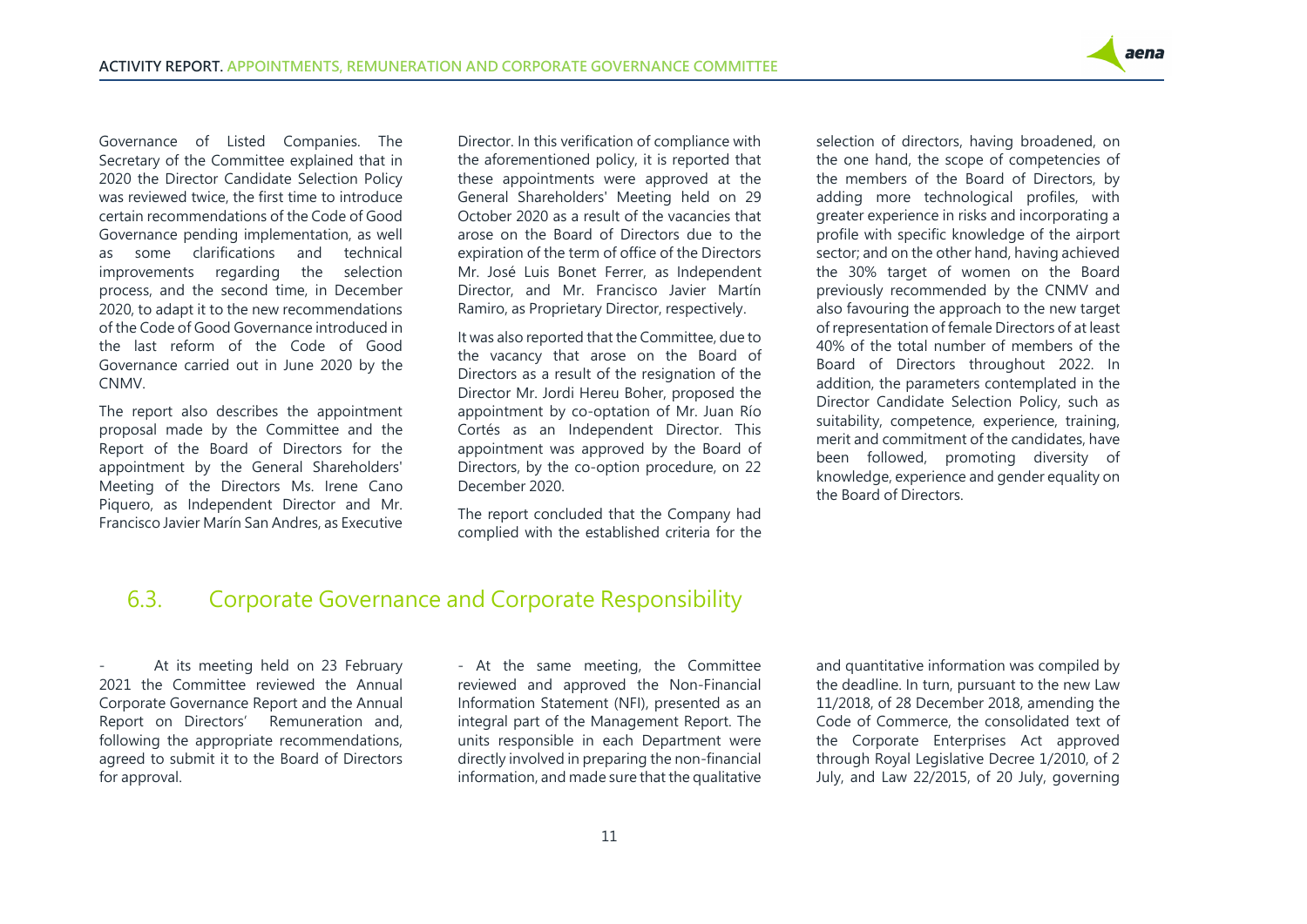

Accounts Auditing, in the sphere of nonfinancial information and diversity, this report was verified by an independent auditor, Deloitte, whose favourable report was added along with the Non-Financial Information Statement for approval by the General Shareholders' Meeting as a separate item in the Agenda.

- At the meeting held on 23 March, the Proposals for the Amendment of the Company's Bylaws and the Regulations of the General Shareholders' Meeting were presented to the Committee for subsequent submission to the Board of Directors, and said proposal could be adopted at the General Shareholders' Meeting held on 27 April. The purpose of the amendment of the Company's Bylaws was to adapt the Company's regulations to the recommendations set forth in the new Code of Good Governance of Listed Companies issued by the National Securities Market Commission (CNMV). The two main changes included in this amendment are, i) the arrangement for holding the General Shareholders' Meetings remotely and, ii) the creation of a Sustainability and Climate Action Committee, in addition to proposing other technical improvements. The General Shareholders' Meeting Regulations were amended to regulate the holding of the General Shareholders' Meeting remotely.

- Following the aforementioned amendments, the proposed amendment to the Board of Directors' Regulations was presented at the 28 April meeting, and would subsequently be submitted to the Board of Directors for approval. The amendment was proposed to adapt the Regulations of the Board of Directors to the new wording of the Company's Bylaws approved by the General Shareholders' Meeting of 27 April, through which the Sustainability and Climate Action Committee (CSAC) was created. Other technical improvements were also introduced. The amendment was prepared on the basis of the recommendations of the Code of Good Governance of Listed Companies of the National Securities Market Commission, which establishes that environmental, social and corporate governance functions should be attributed to a committee or distributed among several committees.

- At the meeting held on 29 June, the General Reporting Policy for Economic-Financial, Non-Financial and Corporate Information was submitted for report for subsequent approval by the Board of Directors, thus complying with Recommendation 4 of the new Code of Good Governance, which states that companies must have a general policy for the reporting of economic-financial, non-financial and corporate information through the channels it deems appropriate.

- At the 28 September meeting, the Sustainability Policy, which replaces the previous Corporate Responsibility Policy, was presented for a report to be carried out, thus complying with the best corporate governance

practices and complying with the recommendations of the Code of Good Governance of Listed Companies.

At the same meeting, the Stakeholder Relations Policy was also presented for a report to be prepared, with the aim of establishing the principles and guidelines on which to project Aena's values and promote a framework for relations with Stakeholders.

Both policies were favourably reported and presented to the Board of Directors for approval.

- At the meeting held on 30 November, the Corporate Governance Policy was submitted for review for subsequent approval of the modification by the Board of Directors in order to adapt it to the recommendations contained in the aforementioned Code of Good Governance.

- At the Committee meeting held on 21 December, the Company's Data Policy was presented to the Board of Directors for its report and subsequent approval. The purpose of the policy is to set out the principles and aspects governing the Company's actions to promote the value of data and establish criteria related to data quality, traceability, interoperability, security, uniqueness and ethics.

The Board Training Plan for 2022 was also presented and approved at this last meeting.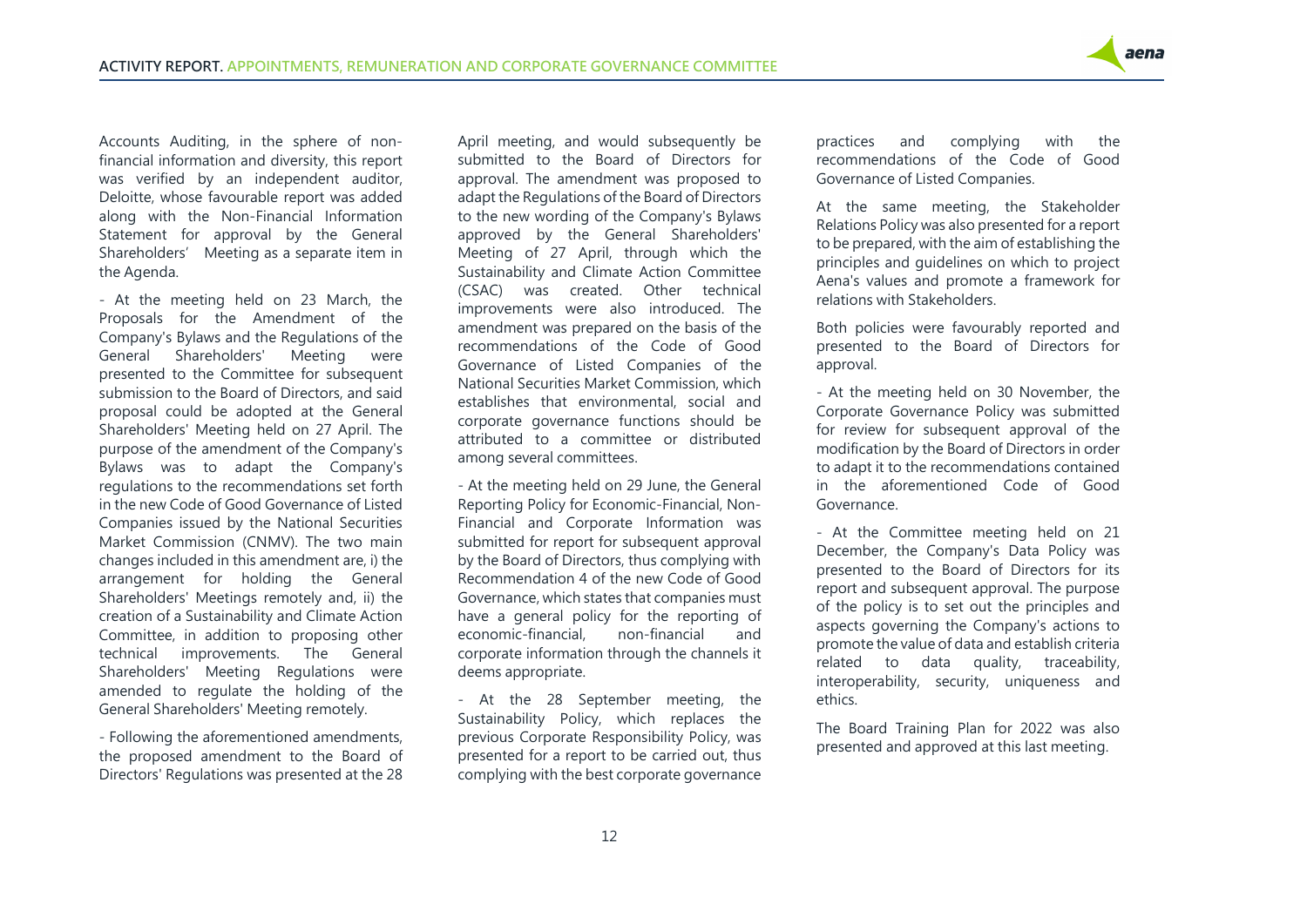

#### <span id="page-13-0"></span>6.4. Assessment of the Committee's performance and composition

At the Committee meeting on 26 January, in accordance with Article 529 nonies of the Corporate Enterprises Act and Article 19.8 of the Board of Directors Regulations, following Recommendation No. 36 of the Code of Good Governance, the results of the evaluation of the functioning of the Board of Directors and its Committees during the financial year 2020 were presented, along with the measures to be implemented, as part of the action plan for the financial year 2021, for approval by the Board of Directors on 26 January 2021. The evaluation corresponding to 2020 was carried out with the company's own resources.

<span id="page-13-1"></span>The following areas were evaluated:

#### 6.5. Performance management

At the meeting on 28 April, the Committee unanimously approved the planning of company and senior management targets as part of Aena's Performance Management System (PMS) for 2021, after which the Board of Directors is to be informed for subsequent presentation to the Ministry of Transport, Mobility and Urban Agenda in order to obtain final approval. A new development this year was that the objectives presented

- i. The quality and efficiency of the operation of the Board of Directors.
- ii. The functioning and composition of the Committees of the Board of Directors.
- iii. The performance of the Coordinator Director and the Secretary of the Board of Directors.
- iv. The performance of the duties of the Chairman in his capacity as such and as Chief Executive Officer and the selfassessment of the Board of Directors.
- v. The fulfilment of the 2020 Action Plan.

- At the 28 September meeting, the Secretary reported that the 2021 evaluation would be carried out by an external consultant in order to comply with the provisions of the Code of Good Governance, which recommends this practice at least every 3 years, informing them that they would be sent a questionnaire to fill out, and that the external consultant's team would contact them for personal interviews.

The result of the evaluation will be presented at the Board of Directors meeting to be held in February 2022, which will be attended by the external consultants.

focused exclusively on the management of Covid-19.

At the meeting on 30 November, the proposal for approval of the assessment of PMS targets was presented including interim closing data. The Chairman and CEO and the Director of Organisation and Human Resources of Aena took the floor to explain the degree of achievement of the company's

objectives, which have been reached by 103.25%. He also spelled out to what extent the personal targets of each member of senior management had been met, where globally average compliance was 100%. Lastly, the Directors validated the achievement of these objectives, agreeing to submit them to the Board of Directors for approval and subsequent submission to the Ministry of Transport, Mobility and Urban Agenda.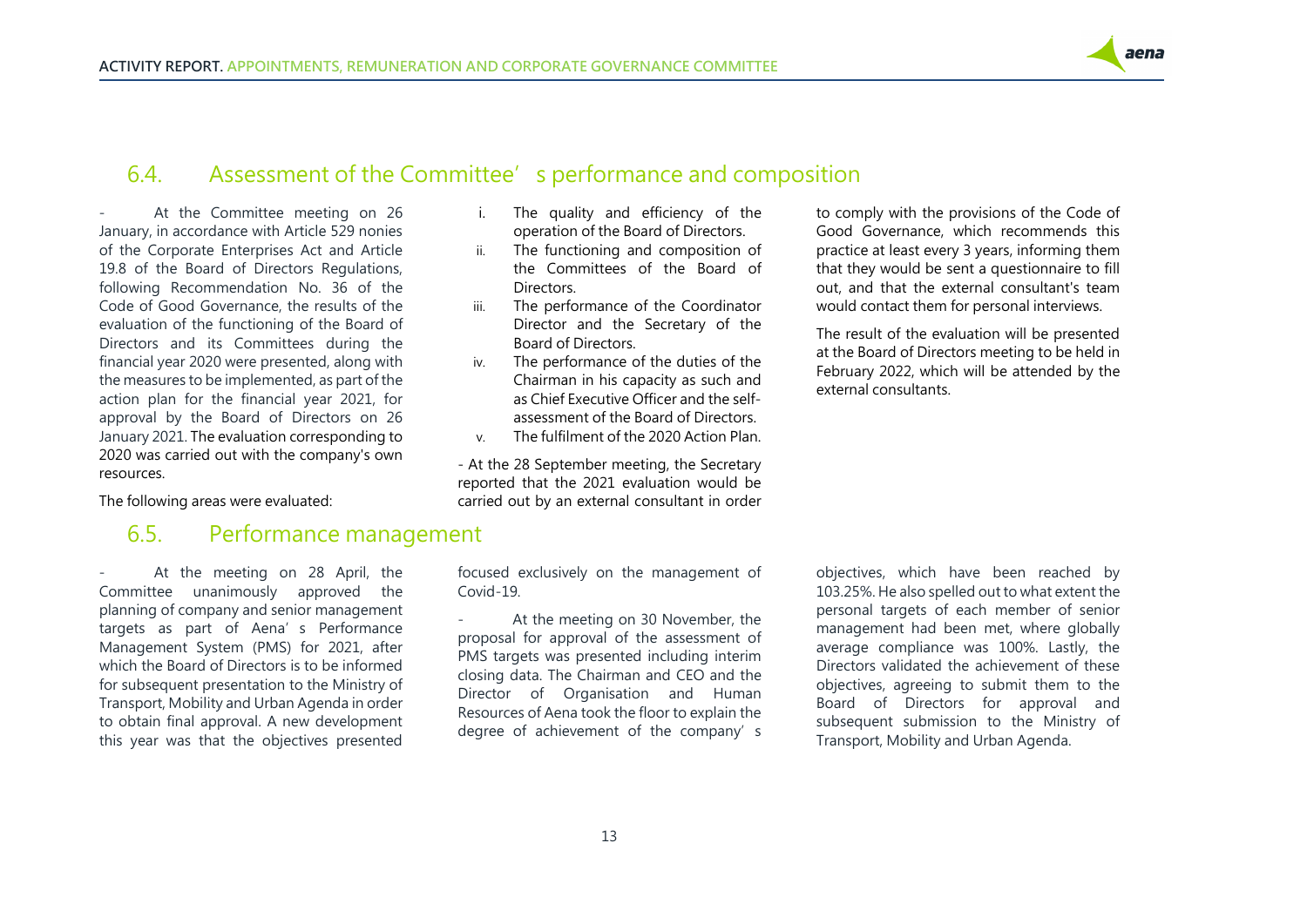#### <span id="page-14-0"></span>6.6. Other miscellaneous matters

- At the meeting held on 23 March, the Climate Action Plan was presented to the Committee and at the same meeting an agreement was made to submit the aforementioned Plan for approval, for subsequent voting on a consultative basis at the General Shareholders' Meeting.

- At the 28 October Committee meeting, the Director of Communications presented the communication strategy for a strategic recovery and positioning plan. She spelled out the trends of the communication plan, which can be summarised as (i) the transmission of security at airports; (ii) showing the minimisation of environmental impact; (iii) presenting airport cities as a driving force for the territory and (iv) stressing the innovation and modernity of airports. She also presented the objectives and scheduled action plans, with the company's requirements to carry them out, as well as the budget to cover them and the

indicators to verify that the objectives pursued are being met.

aena

At the meeting held on 30 November, the Secretary presented the skills matrix of the Board of Directors for review in order to define the existing profiles in the Board of Directors, given the convenience of having this matrix updated in the event of a vacancy occurring in the Board of Directors.

### <span id="page-14-1"></span>7. Practical guides followed

The CNRGC has acted, in all cases, in compliance with the powers attributed to it in the Bylaws and in the Regulations of the Board of Directors. It has also used the recommendations established in the Technical Guide 1/2019 on Appointments and Remuneration Committees, as well as the Recommendations of the Code of Good Governance of Listed Companies, both published by the National Securities Market Commission, as a reference.

## <span id="page-14-2"></span>8.Conclusion

Throughout 2021, the CNRGC has properly exercised the responsibilities assigned to it by the Bylaws and the Regulations of the Board of Aena.

Madrid, 15 February 2022.